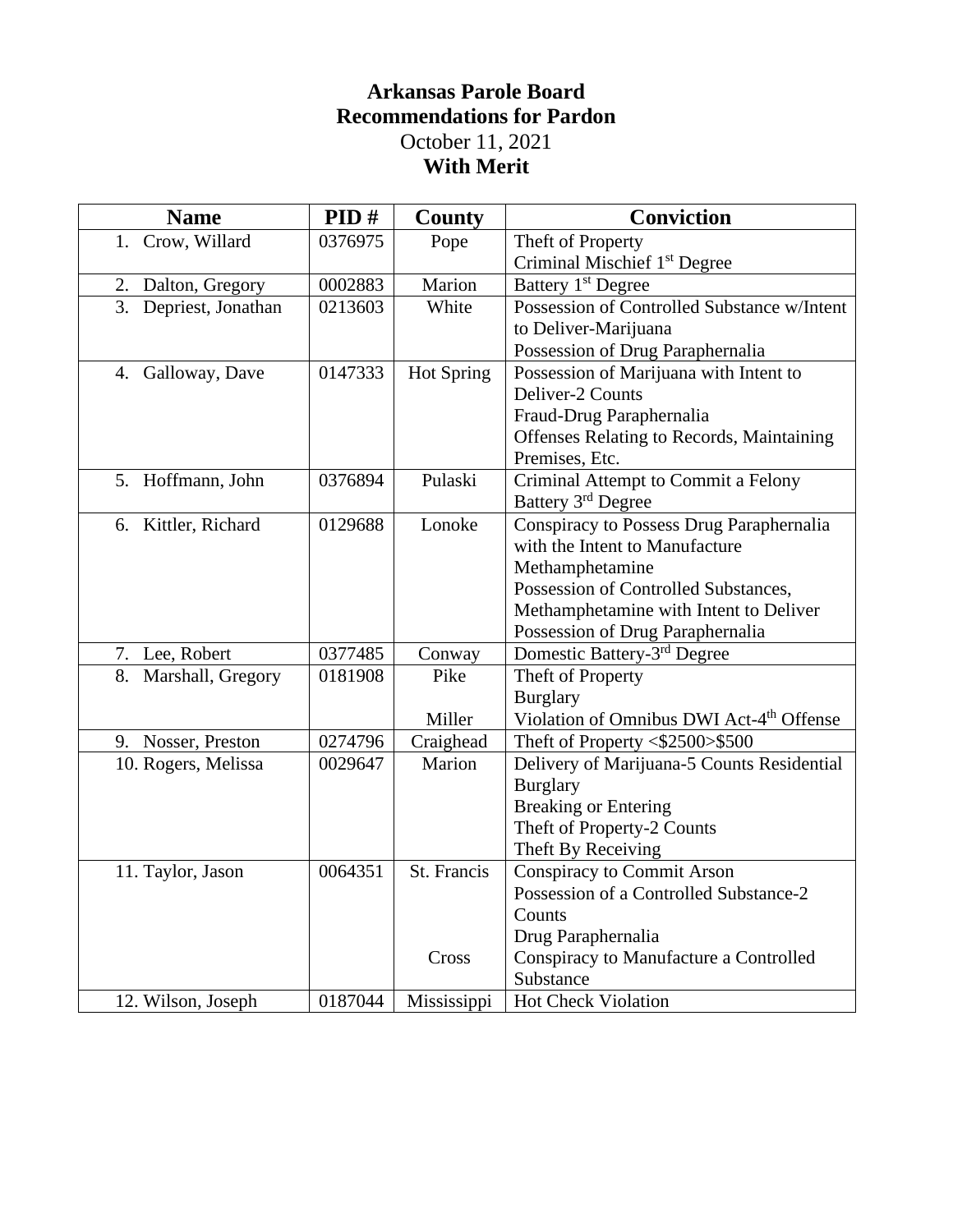## **Arkansas Parole Board Recommendations for Pardon** October 11, 2021 **Without Merit**

| <b>Name</b>             | PID#    | County       | Conviction                                           |
|-------------------------|---------|--------------|------------------------------------------------------|
| 13. Aiken, Felicia      | 0195586 | Ashley       | Possession of Methamphetamine                        |
|                         |         |              | Possession of Methamphetamine                        |
|                         |         |              | Revocation                                           |
|                         |         | Drew         | <b>Shoplifting Misdemeanor</b>                       |
| 14. Brown, Roy          | 0215433 | Pulaski      | Theft of Property                                    |
|                         |         |              | Failure to Appear                                    |
|                         |         |              | Possession of Controlled Substance-                  |
|                         |         |              | Marijuana                                            |
|                         |         |              | Possession of Controlled Substance-                  |
|                         |         |              | Marijuana Revocation                                 |
|                         |         |              | Domestic Battery-3 <sup>rd</sup> Degree              |
| 15. Buzbee, Timothy     | 0164841 | Union        | Sexual Assault 2 <sup>nd</sup> Degree                |
|                         |         |              | Sexual Solicitation of a Child                       |
| 16. Crabtree, Chadwick  | 0024236 | Independence | Violation of a Minor in the 2 <sup>nd</sup> Degree-2 |
|                         |         |              | Counts                                               |
|                         |         |              | Violation of a Minor in the $1st$ Degree-4           |
|                         |         |              | Counts                                               |
|                         |         |              | Violation of a Minor in the $2nd$ Degree             |
|                         |         |              | Violation of a Minor in the $1st$ Degree-3           |
|                         |         |              | Counts                                               |
|                         |         |              | Violation of a Minor in the 2 <sup>nd</sup> Degree-3 |
|                         |         |              | Counts                                               |
| 17. Cook, Leroy         | 0183039 | Crawford     | Theft by Deception                                   |
|                         |         |              | Theft of Public Benefits                             |
|                         |         |              | Theft of Public Benefits Revocation                  |
|                         |         | Washington   | Felon in Possession of a Firearm                     |
|                         |         |              | Felon in Possession of a Firearm                     |
|                         |         |              | Revocation                                           |
| 18. Highsmith, Jasmine  | 0062028 | Ouachita     | <b>Conspiracy to Deliver Cocaine</b>                 |
|                         |         |              | Possession of Cocaine                                |
|                         |         |              | Possession of Cocaine Probation                      |
|                         |         |              | Revocation                                           |
| 19. Johnson, Hartsville | 0239044 | Pulaski      | Theft of Public Benefits                             |
| 20. Morehead, Tammera   | 0225530 | Jefferson    | Failure to Appear                                    |
|                         |         |              | No Seal Belt                                         |
|                         |         | Faulkner     | Driving on Suspended License                         |
|                         |         |              | <b>Careless and Prohibited</b>                       |
|                         |         |              | No Driver License or License                         |
|                         |         |              | Owner Fail to Register Vehicle-Expired               |
|                         |         |              | Tags                                                 |
|                         |         |              | Theft of Property \$500 or Less                      |
|                         |         |              | Domestic Battery-3 <sup>rd</sup> Degree              |
|                         |         |              | Driving on Suspended License                         |